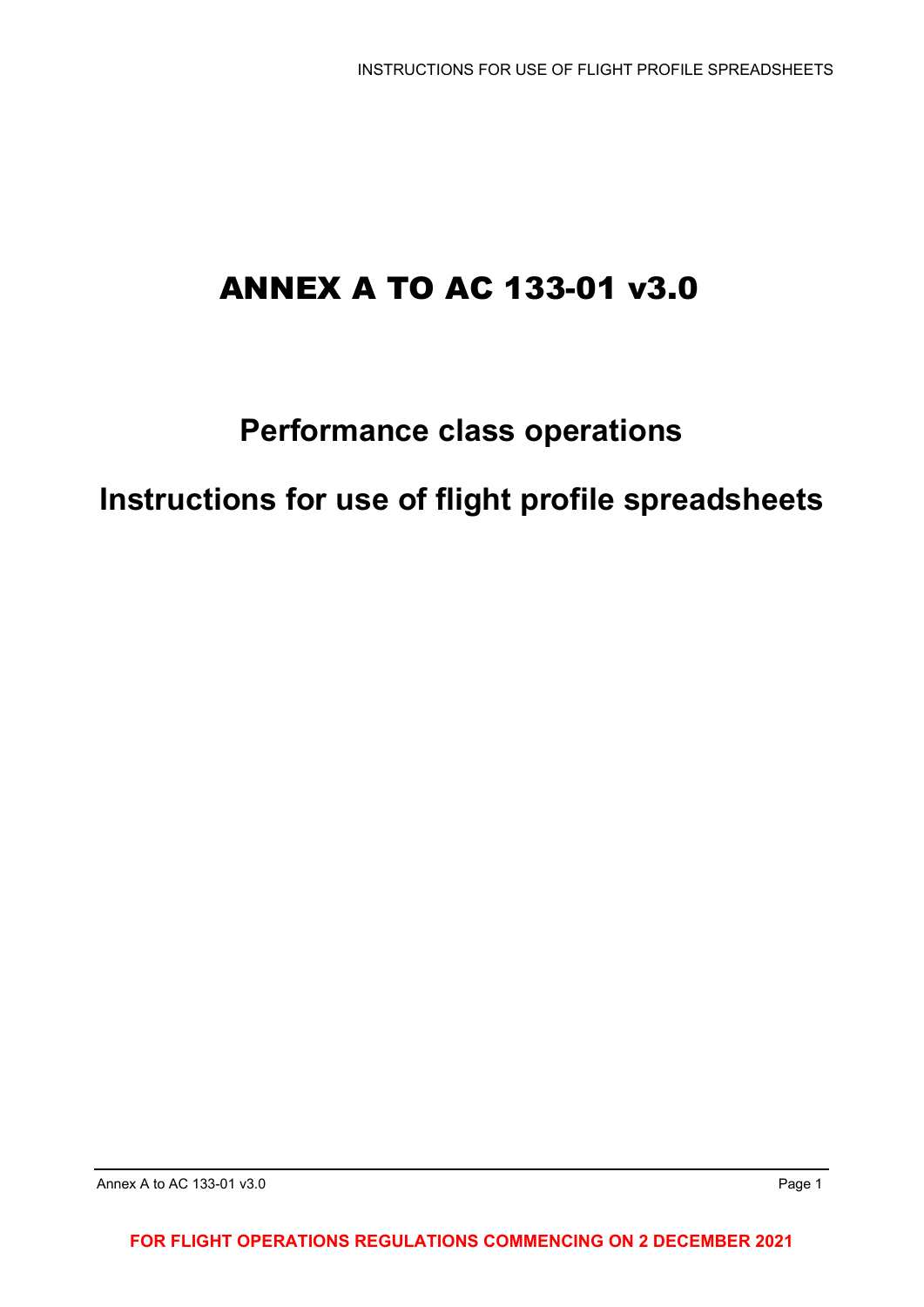## **Contents**

| Introduction                     | 3 |
|----------------------------------|---|
| <b>General Instructions</b>      | 3 |
| <b>Entering Heliport Data</b>    | 4 |
| <b>Entering Aircraft Data</b>    | 6 |
| Vertical PC2WE < CAT A worksheet | 6 |
| Vertical PC2WE > CAT A worksheet | 7 |
| Clear Heliport PC1 worksheet     | 8 |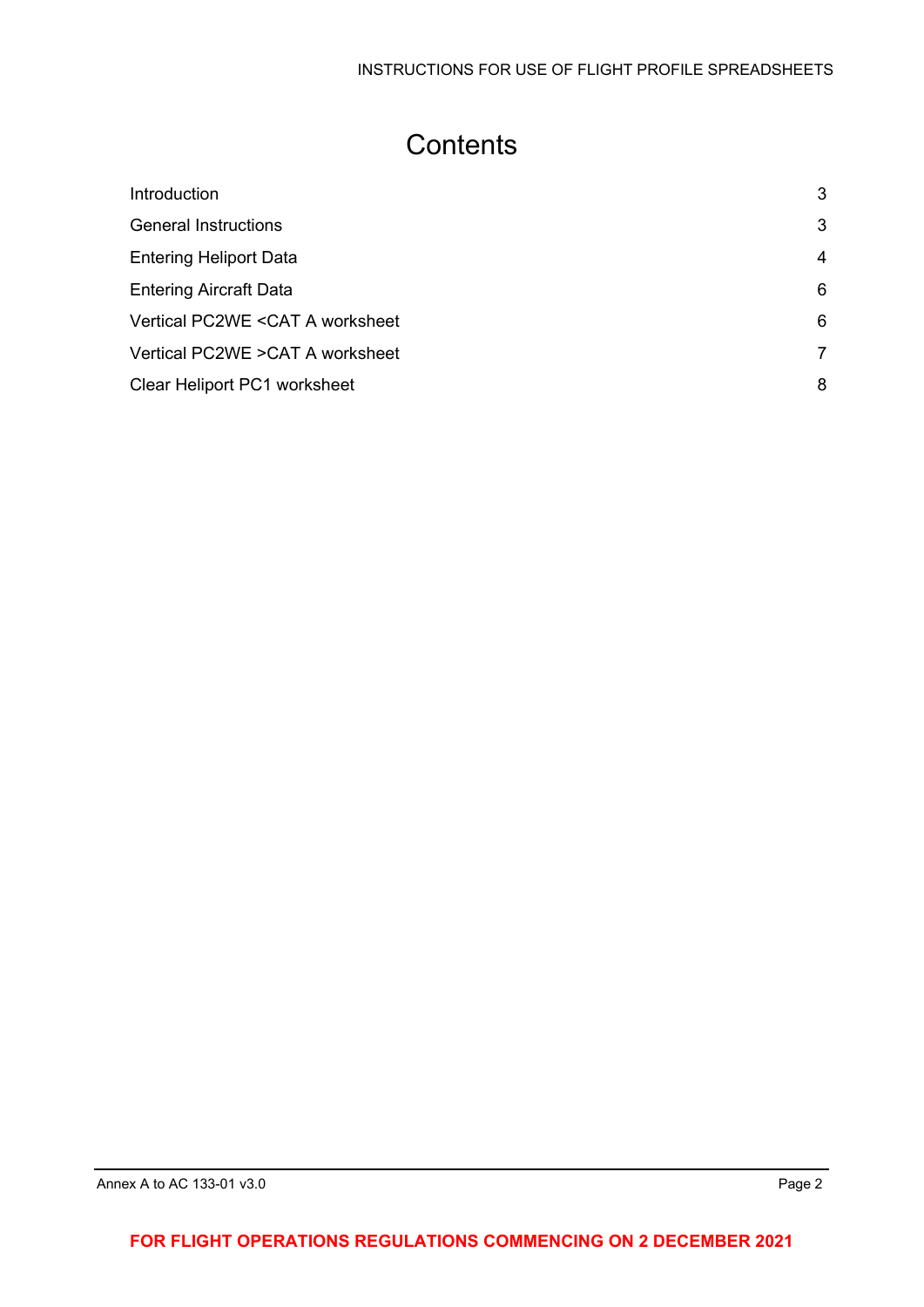## <span id="page-2-0"></span>**Introduction**

These spreadsheets are used to assist heliport operators to determine the parameters for a virtual clearway, as dictated by obstacles which may impact on the heliport's operations and the performance of their chosen 'design helicopter.' The spreadsheets also assist the helicopter operator and/or pilot to determine TDP or Rotate Point (RP) heights to ensure appropriate obstacle clearance is maintained throughout the take-off and initial climb.

Spreadsheets are available for the following aircraft types and models:

- a. AW139
- b. Bell 412EP
- c. EC135 P2
- d. BK117 B2
- e. BK117 850D2 (STC conversion)
- f. A109E

The AW139 spreadsheet has five worksheets and each other aircraft type's spreadsheet has four worksheets. They provide a method for determining obstacle avoidance for the following take-off procedures:

- a. Category A Heliport back-up take-off in compliance with PC1 or PC2 requirements.
- b. Heliport vertical take-off when below the applicable Category A weight limit, and in compliance with PC2WE. Rotate Point represents the end of the exposure period and DPATO.
- c. Heliport vertical take-off when above the applicable Category A weight limit, and in compliance with PC2WE.  $V<sub>Toss</sub>$  represents the end of the exposure period and DPATO.
- d. For the AW139 only Heliport vertical take-off when above the applicable Category A weight limit, and in compliance with PC2WE. Rotate Point represents the end of the exposure period and DPATO.
- e. Clear Heliport take-off in compliance with PC1.

Applicable RFM data is used within the worksheets to support the calculations of aircraft flight path.

**NOTE:** OPERATORS MUST CONFIRM THE FLIGHT MANUAL DATA, ENVIRONMENTAL AND OPERATIONAL CONSIDERATIONS ARE CORRECT AND APPLICABLE TO THEIR AIRCRAFT AND OERATIONAL SITUATIONS WHEN CONSULTING THE SPREADSHEETS.

### <span id="page-2-1"></span>**General Instructions**

Green and pink shaded boxes are the only cells that should be adjusted. All other cells are protected. Data and formulae in other cells will help the understanding of the construction of the worksheets.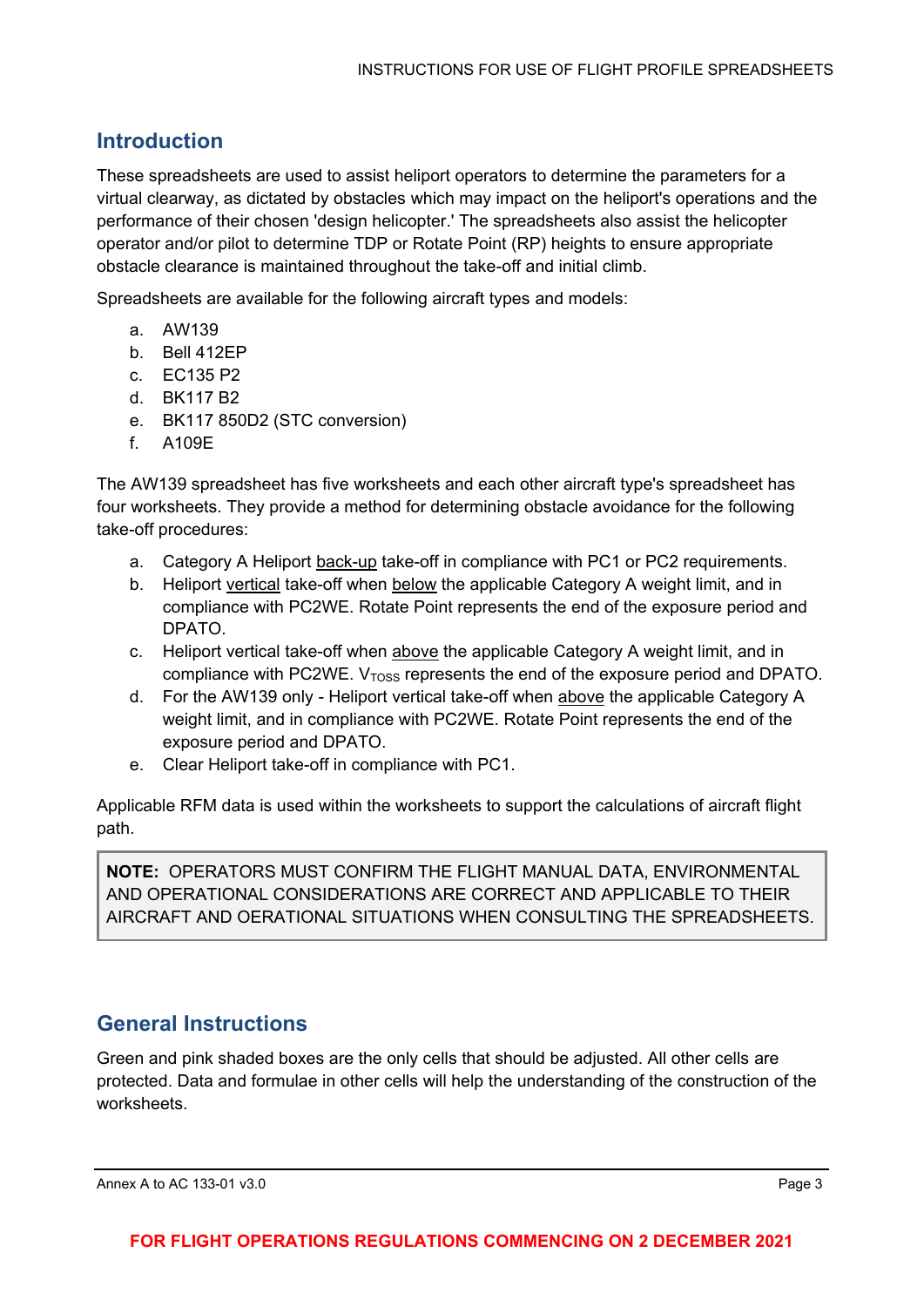Green shaded boxes are for inputs relating to computing the Obstacle Limitation Surface (OLS) — often known as the obstacle-free gradient—and the minimum flight path for maintaining the mandated obstacle clearance margin. The OLS line is in solid red. Minimum flight path line is in dotted red (refer to Figure 1).



**Figure 1: Sample output**

Pink shaded boxes are for inputs relating to the aircraft flight path. A solid green line reflects the AEO flight path. A solid blue line represents the OEI flight path following an engine power loss.

The orange line represents the back-up safety zone for a rearwards Category A take-off. This is based on RFM data, or if no data is available it is constructed to remain 35 ft below the AEO back-up flight path.

The amber column represents an obstacle beyond the end of the virtual clearway relevant to the OLS. The dashed amber line represents an obstacle anywhere within the virtual clearway.

The initial horizontal dotted red line represents 15 ft clearance from the virtual clearway (solid red line) when there is no obstacle within 20 ft below the virtual clearway. If there is an obstacle within 20 ft below, this dotted red line is raised to ensure 35 ft clearance from the obstacle is always maintained. From the end of the virtual clearway the dotted red line adjusts to reflect a constant 35 ft clearance from the OLS.

## <span id="page-3-0"></span>**Entering Heliport Data**

An option is provided to enter the following heliport data into the green cells (refer to Figure 2):

- a. *Length of Virtual Clearway* this cell indicates the desired length of the virtual clearway. This must be specified to be longer than the 'design helicopter' longest anticipated TODRR.
- b. *Obstacle-free OLS gradient*  the standard requirements for PC1 heliports is 4.5%, but if obstacles allow this may be reduced if the 'design helicopter' is unable to climb at 4.5% when OEI.
- c. *Distance of OLS obstacle from safety area* (this is the amber column in Figure. 1) This box gives an option to select the distance, from the edge of the safety area, of the

Annex A to AC 133-01 v3.0 **Page 4**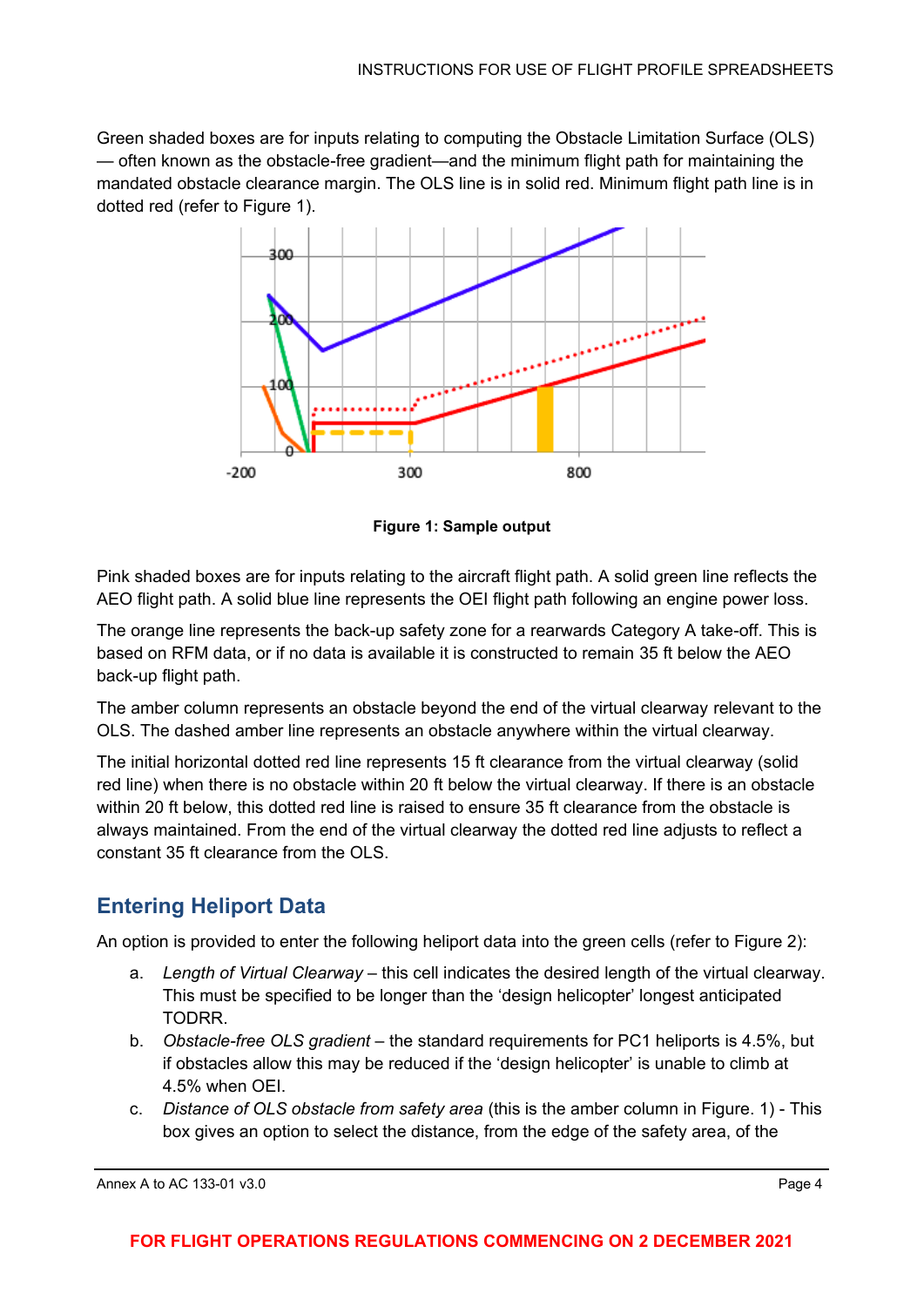obstacle most critical for the segment one climb. Only enter distances greater than the length of the virtual clearway from (a) above.

- d. *Height of OLS obstacle above heliport*  This is the option to select the height of the OLS obstacle, beyond the virtual clearway, most critical for the initial climb.
- e. *Height of clearway obstacle above heliport* This gives an option to enter the height of any obstacle within the virtual clearway, i.e. within the distance from the safety area to the end of the clearway from (a) above. This obstacle is shown by a dashed blue line.

| Helipad(25x25m):                                |     |
|-------------------------------------------------|-----|
| Elevation of Virtual Clearway (ft):             | 44  |
| Length of Virtual Clearway (m):                 | 300 |
| Obstacle-free OLS Gradient (%):                 | 4.5 |
|                                                 |     |
| Distance of OLS obstacle from safety area (m)   | 700 |
| Height of OLS obstacle above heliport (ft)      | 100 |
| Height of clearway obstacle above heliport (ft) | 30  |
|                                                 |     |

#### **Figure 2: Sample Heliport input data**

The insertion of a critical obstacle (e.g. 100 ft at 700 m in Figure. 2), or an obstacle within the virtual clearway (e.g. 30 ft in Figure. 2), will automatically raise the virtual clearway height if necessary. If the critical obstacle beyond the virtual clearway is more limiting, it will be raised until the 4.5% gradient touches the critical obstacle. If the obstacle within the virtual clearway is more limiting, the virtual clearway will be aligned with the height of that obstacle. The lowest permitted elevation of the virtual clearway is driven by the height of the OLS gradient at the end of the clearway, as if the origin of the OLS was at the edge of, and level with, the safety area. For example, from Figure 2, the lowest elevation is 300x4.5/100=13.5 m(44 ft).

The heliport designer may also look at Cells C51 and C52 to determine how far above the entered OLS slope the virtual clearway needs to be raised in order to avoid the OLS or clearway obstacle.

Inputs for the Clear Heliport worksheet vary slightly and may be sourced from the ERSA Runway Distance Supplement (RDS) or from the heliport operator. Inputs include:

- a. *RTODAR (ASDA)* This is the input for the 'Rejected Take-Off Distance Available Rotorcraft', and is also called the 'Accelerate-Stop Distance Available' in the RDS.
- b. *TODAR* 'Take-Off Distance Available Rotorcraft' may also be sourced from TODA or STODA data in the RDS.
- c. *Obstacle-free OLS Gradient*  For runways this may be sourced from the RDS, or if requiring a shallower gradient it can be combined with critical obstacle information to create an elevated OLS origin.
- d. *Distance of OLS obstacle from end of TODAR* Gives an option to enter an obstacle distance.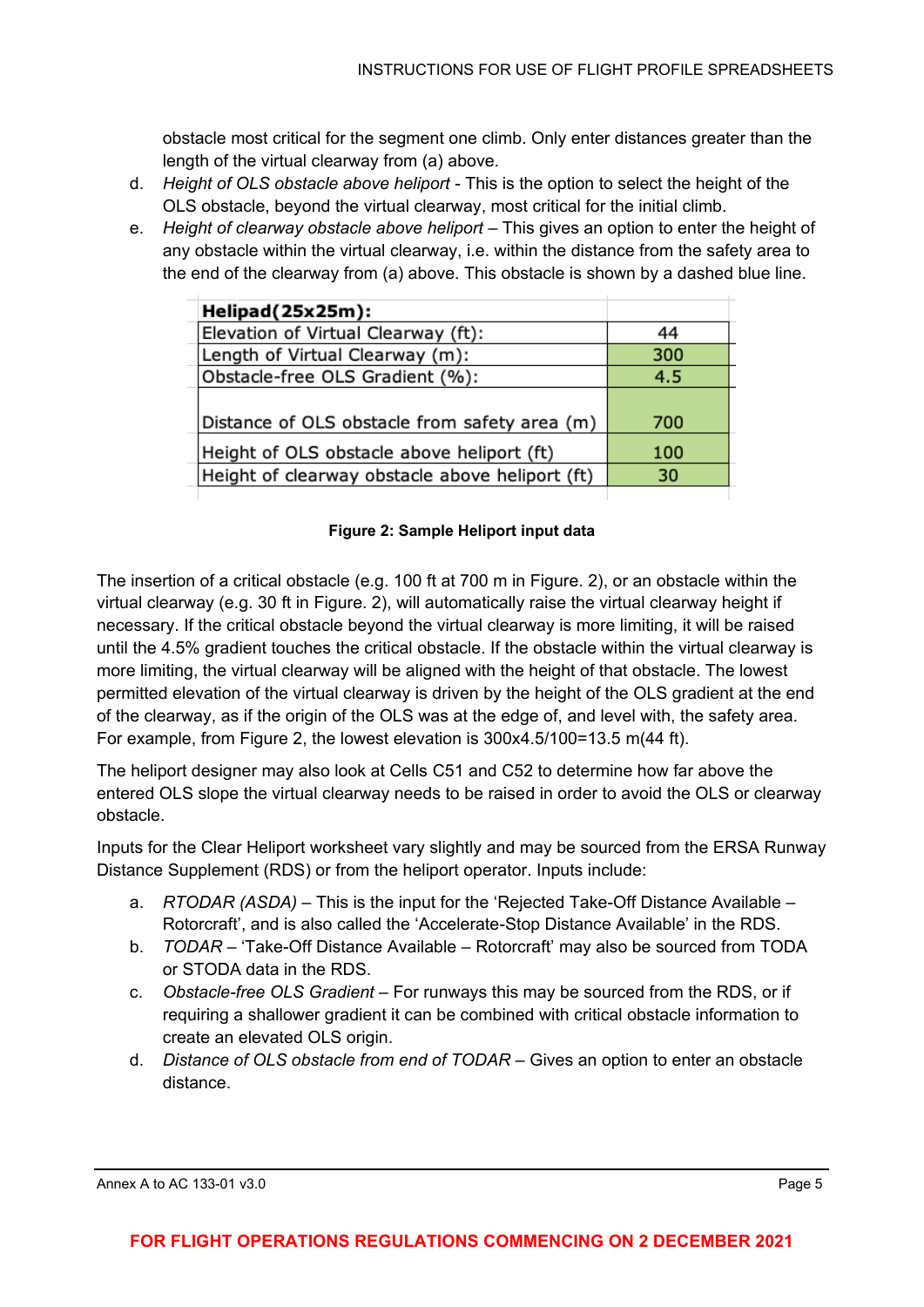e. *Height of OLS obstacle above heliport* – Gives an option to enter an obstacle height, which when combined with obstacle distance may require an elevation of the OLS origin to maintain a specified OLS gradient.

With these heliport inputs completed, and appropriate aircraft data inserted, a visual representation of the aircraft flight path compared to the minimum flight path can be seen.

#### <span id="page-5-0"></span>**Entering Aircraft Data**

Pink cells for heliport elevation, temperature, CAT A weight limit and aircraft take-off weight have no inputs to the calculations, so are for recording purposes only. An option is provided to enter the following data, which is then used for calculating the aircraft flight path:

- a. *Factored headwind* 50% of the observed or reported headwind may be inserted here. This automatically adjusts the aircraft climb gradients and acceleration distance for the EC135 (B412 acceleration distance requires a manual look-up from the charts).
- b. *Height loss from TDP* Depending on the aircraft, this may require a manual entry (if pink box), may be a constant figure, or may be adjusted automatically. Only adjust if cell is pink.
- c. *Take-off distance required* Depending on the aircraft, this may require a manual entry (if pink box), may be a constant figure, or may be adjusted automatically. Only adjust if cell is pink. This marks the commencement of the Segment One  $V<sub>TOSS</sub>$  climb and is usually 15-20ft above the min-dip, depending on the aircraft.
- d. *Segment 1 climb 0 to 200ft* Input the OEI climb gradient at take-off power and  $V<sub>Toss</sub>$ from the RFM charts.
- e. *Acceleration distance* This is only present in some aircraft and represents the acceleration from  $V<sub>TOSS</sub>$  to VY. It may be fixed (EC135), or it may vary (Bell 412).
- f. *Segment 2 climb 200 to 1000ft*  Input the OEI climb gradient at maximum continuous power and VY from the RFM charts.
- g. *Planned TDP or RP* Manually adjust the TDP/RP until the aircraft flight path (solid blue line) always remains above the minimum flight path (dotted red line).

### <span id="page-5-1"></span>**Vertical PC2WE <CAT A worksheet**

This worksheet suggests a technique if obstacles to the rear do not allow a back-up procedure. In such cases, and depending on the aircraft, PC2WE will usually be required.

Once the heliport virtual clearway and OLS data is established, the rotate point should be raised to the point where the flight path remains above the minimum flight path (Figure 3).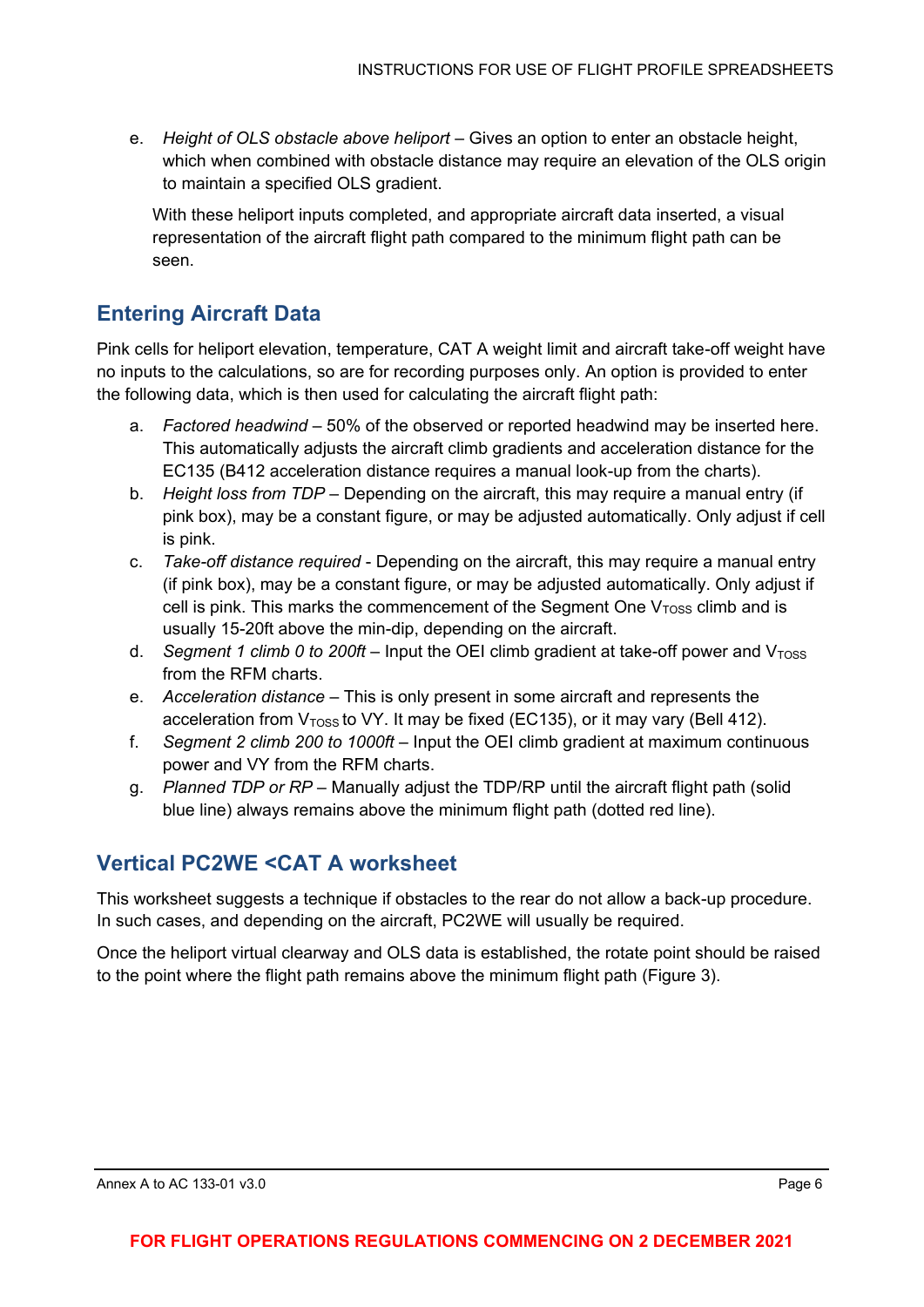

**Figure 3: Vertical PC2WE <CAT A**

However, due to the exposure time limits of PC2WE, the extent of the vertical climb may be limited. This time limit will be indicated on the worksheets by a maximum height for the rotate point and is derived from an approximate AEO vertical rate of climb for the aircraft. DPATO will be at the rotate point.

Unless supported by other RFM data, an assumption is made that the height loss from the rotate point is the same as the height loss from the back-up procedure. It is also assumed that the TODRR is the same as the back-up procedure rearwards distance plus take-off distance. Both assumptions will produce conservative results.

### <span id="page-6-0"></span>**Vertical PC2WE >CAT A worksheet**

This worksheet suggests the technique if aircraft operating weight is above the Category A weight limits.

Once the heliport virtual clearway and OLS data is established, the rotate point should be raised to the point where the flight path remains above the minimum flight path (Figure 4). In this case, and due to the aircraft weight, aircraft height loss data is often not available. For this reason, the suggested technique is to take-off vertically until at least above the dotted line, then accelerate level AEO to achieve  $V<sub>Toss</sub>$ .



**Figure 4: Vertical PC2WE >CAT A**

#### **FOR FLIGHT OPERATIONS REGULATIONS COMMENCING ON 2 DECEMBER 2021**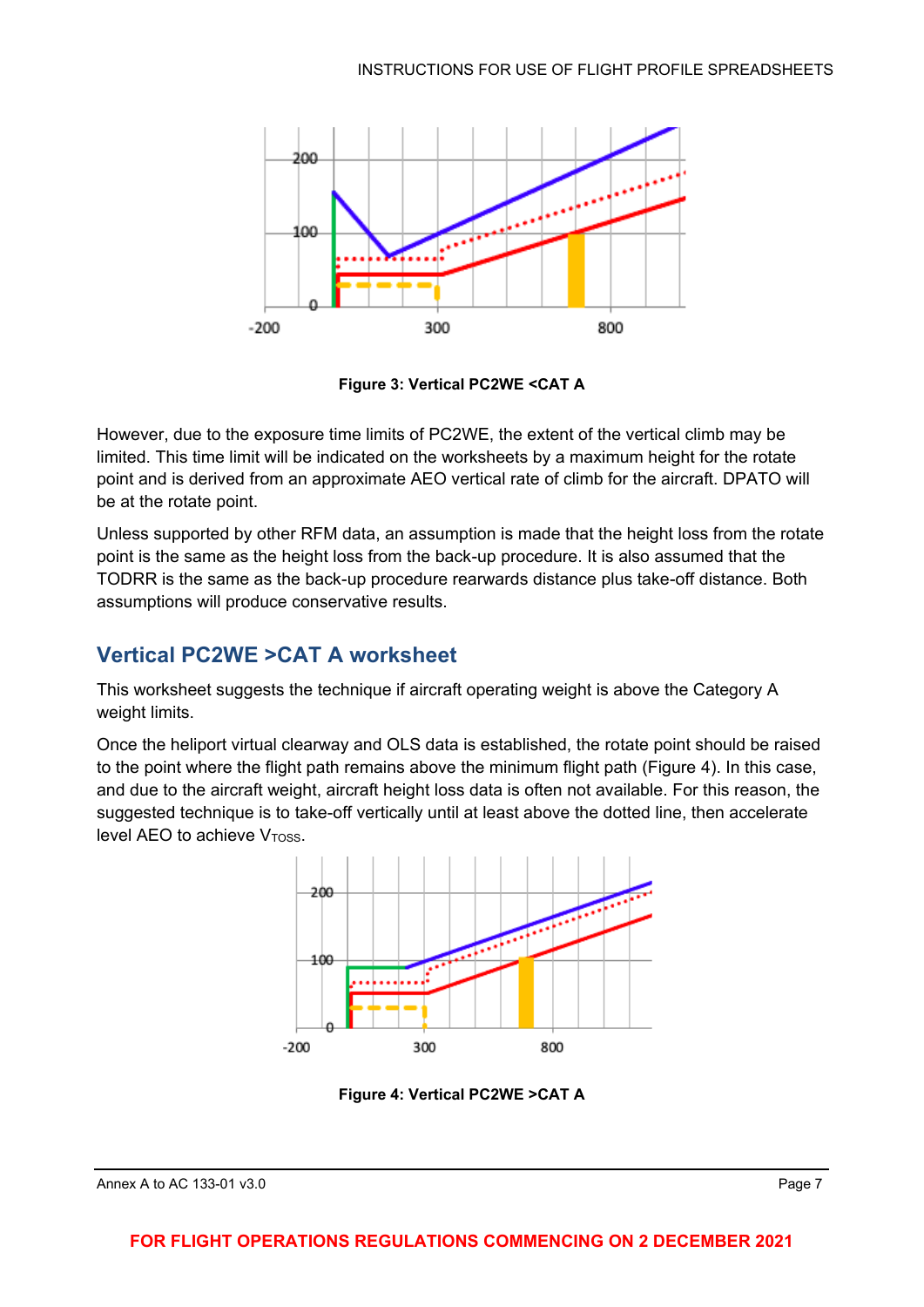As mentioned earlier, due to the exposure time limits of PC2WE, the extent of the vertical climb may be limited to allow acceleration to  $V<sub>TOS</sub>$  within the time limits. This is indicated on the worksheets by a maximum height for the rotate point. DPATO will be at  $V<sub>TOSS</sub>$ .

Because PC2WE operations normally remain within the Category A Clear Heliport (Runway) weight limits (so  $V<sub>Toss</sub>$  can be used), an assumption is made that the AEO acceleration to  $V<sub>Toss</sub>$ can always be achieved within the Clear Heliport TODRR.

### <span id="page-7-0"></span>**Clear Heliport PC1 worksheet**

This worksheet shows the OLS and flight profile if the aircraft is operating PC1 from a Clear Heliport (e.g. Runway).

In this case, the TDP is not shown, and the end of the green line represents 35 ft at the end of the TODRR for a Clear Heliport Category A take-off (Figure 5). From this point the aircraft is in a positive rate of climb at  $V<sub>TOSS</sub>$ . This example shows a 600m long clear heliport with a 100 m clearway beyond the runway end, making the TODAR 700 m.

It should be noted that from the end of the TODRR the aircraft is required to clear all obstacles by 35ft, so the minimum flight path (horizontal dotted red line) is shown as being 35ft above the runway and clearway surfaces.

In Figure 5 the segment one climb gradient remains 35 ft clear of the OLS but following an acceleration the segment two climb does not. However, if the heliport designer reduces the OLS gradient down to 2.2% by raising the OLS origin from 25 ft to 28 ft, sufficient margin from the OLS can always be maintained (Figure 6).

Heliport designers should adjust the OLS gradient and OLS origin as necessary to cater for the limitations of their 'design helicopter'.





Annex A to AC 133-01 v3.0 **Page 8** 

#### **FOR FLIGHT OPERATIONS REGULATIONS COMMENCING ON 2 DECEMBER 2021**